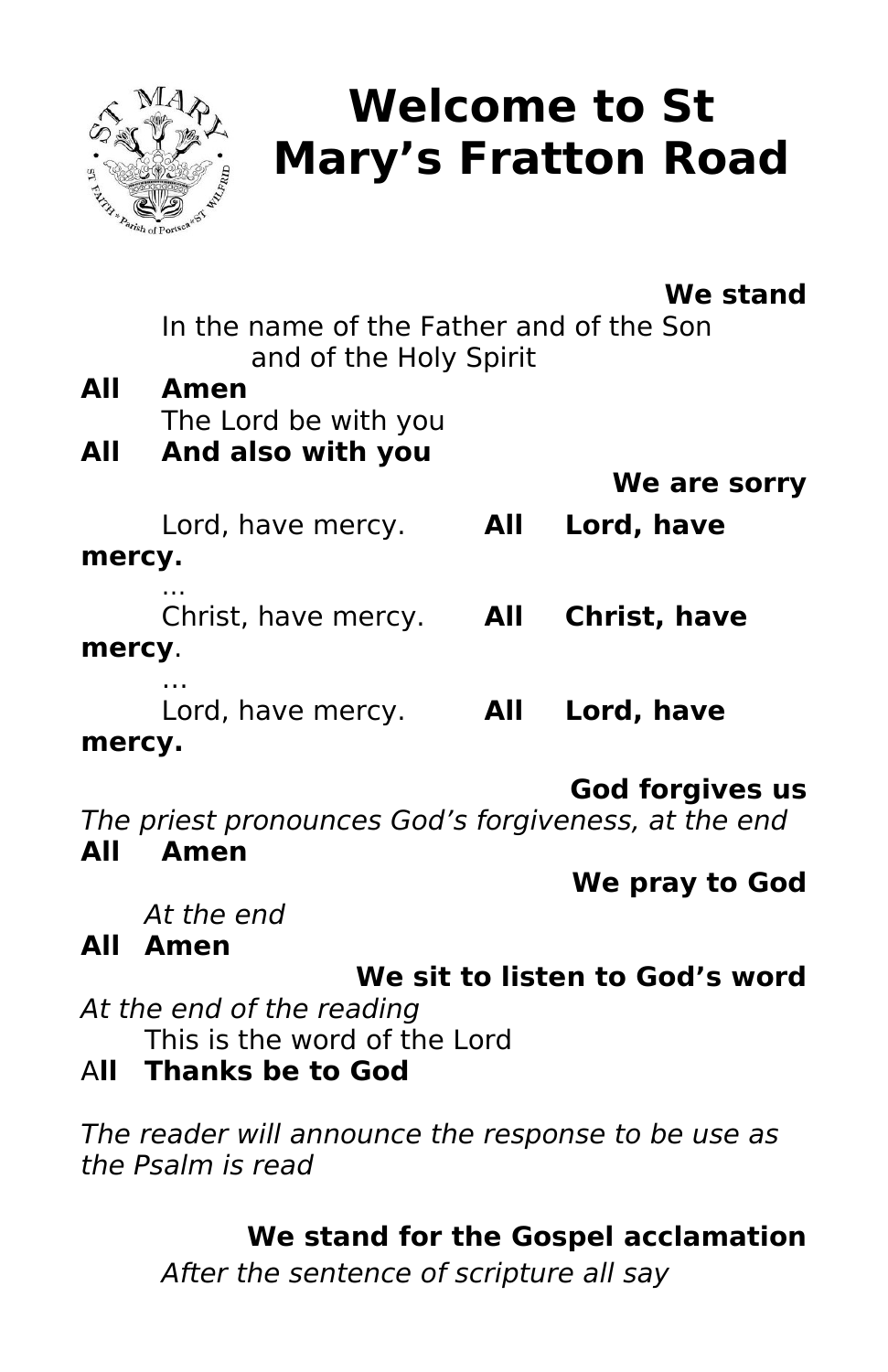# **Alleluia!**

# **We hear the Gospel**

The Lord be with you

# **All And also with you**

Hear the Gospel of our Lord Jesus Christ according to …

### **All Glory to you, O Lord.**  At the end This is the Gospel of the Lord

## **All Praise to you, O Christ.**

## **We pray to God**

The response is used Lord in your mercy **Hear our prayer**

At the end

Merciful Father

#### **Accept these prayers for the sake of your Son,**

**Jesus Christ our Lord. Amen**

# **We share Christ's love and peace**

After the introduction The peace of the Lord be always with you

# **All And also with you.**

Be aware of Christ's peace with you and reflect on what you can do to

share that peace with others

# **We offer our lives to Christ**

The gifts of bread and wine are offered and we respond to the prayers **Blessed be God for ever**

A final prayer is offered at the end of which **All Amen**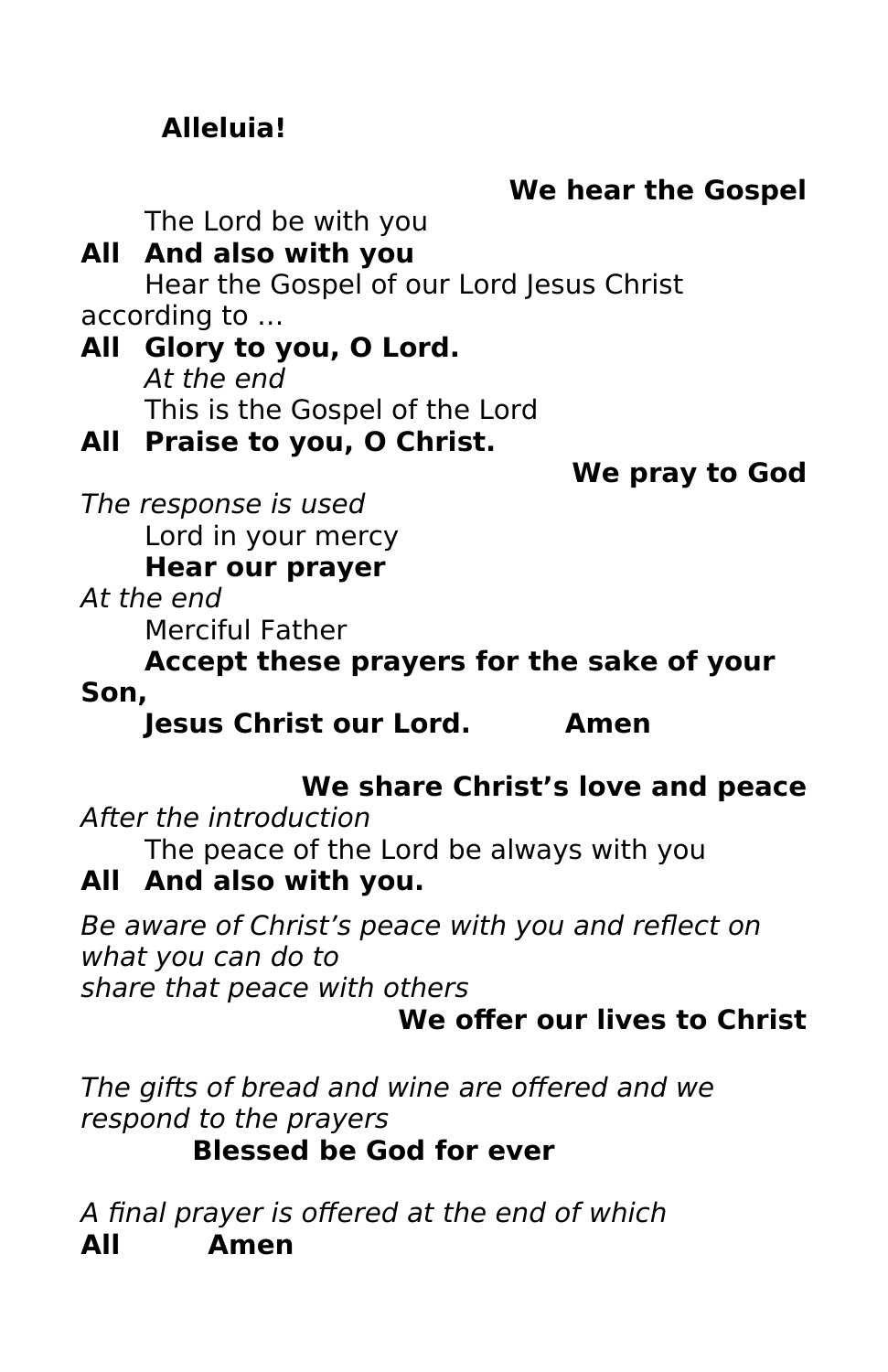The Lord be with you

**All and also with you.**

Lift up your hearts.

**All We lift them to the Lord.**

Let us give thanks to the Lord our God.

**All It is right to give thanks and praise.** …

with saints and angels praising you, and saying:

**All Holy, holy, holy Lord, God of power and might, heaven and earth are full of your glory. Hosanna in the highest. Blessed is he who comes in the name of** 

**the Lord.**

# **Hosanna in the highest.**

After the Priest has recalled the words of Jesus at the Last Supper

Great is the mystery of faith:

- **All Christ has died: Christ is risen: Christ will come again.**
- The prayer continues and at the end all respond **Amen.**

# **We pray as Jesus taught us**

**Our Father, who art in heaven**

**Hallowed be thy name**; **thy kingdom come**;

**Thy will be done: on earth as it is in** 

**heaven.**

**Give us this day our daily bread.**

**And forgive us our trespasses**,

**As we forgive those who trespass against us.**

**Lead us not into temptation;**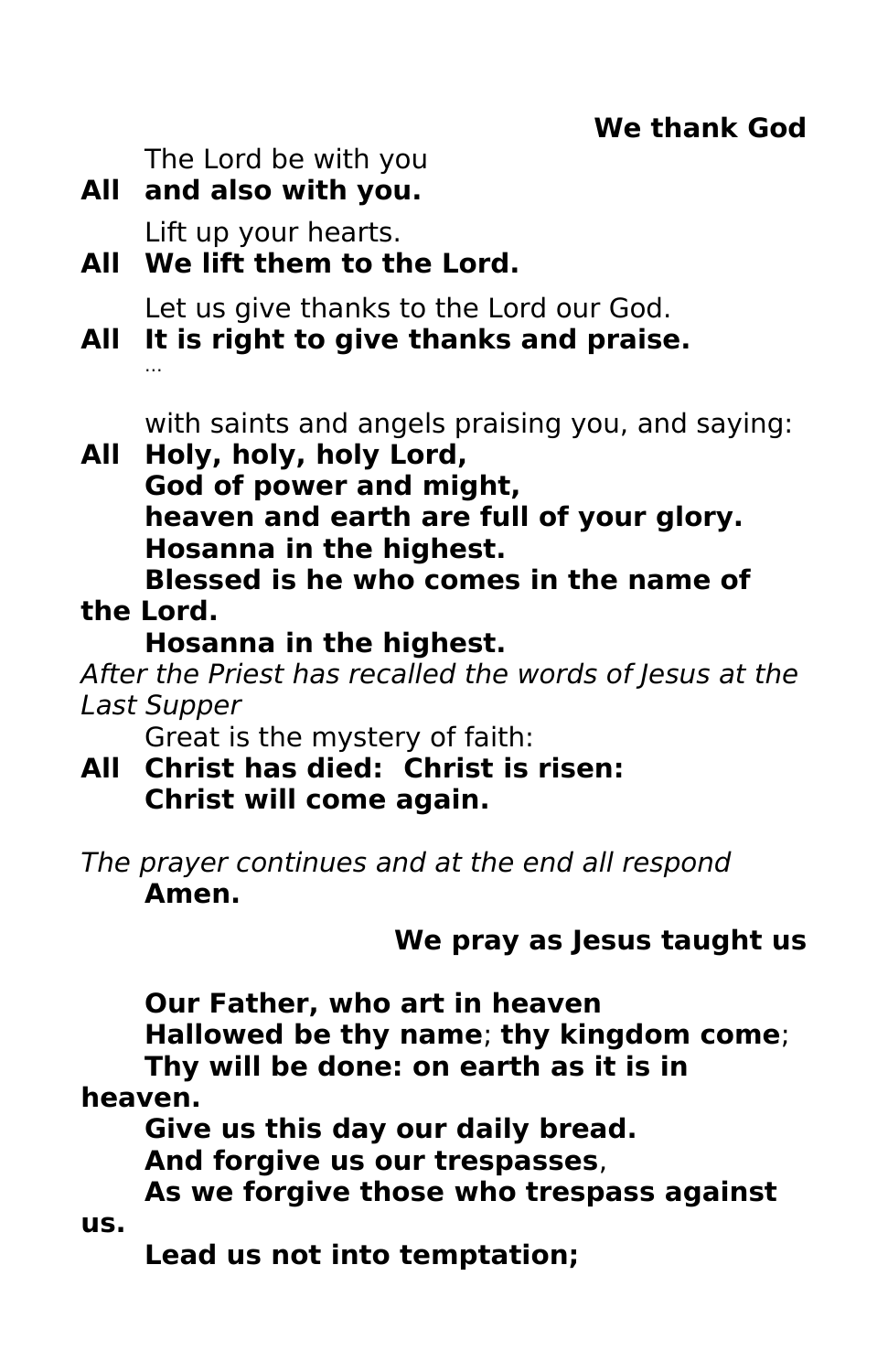**but deliver us from evil**. **For thine is the Kingdom**, **the power, and the glory, for ever and ever. Amen**.

# **We break the bread**

We break this bread

to share in the body of Christ. **Though we are many, we are one body, because we all share in one bread.**

**Lamb of God, you take away the sin of the world:** 

**have mercy on us.**

**Lamb of God, you take away the sin of the world:** 

**have mercy on us.** 

**Lamb of God, you take away the sin of the world:** 

**grant us peace.**

Jesus is the Lamb of God, who takes away the sins of the world. Blessed are those who are called to His supper

#### **All Lord, I am not worthy to receive you, but only say the word, and I shall be healed.**

**We are blessed** 

The Priest raises the host and chalice and says The Body and Blood of Christ

# **All Amen**

As communion is distributed, wherever you are pray that you may be aware of Christ's presence with you and that you will be blessed and comforted by it.